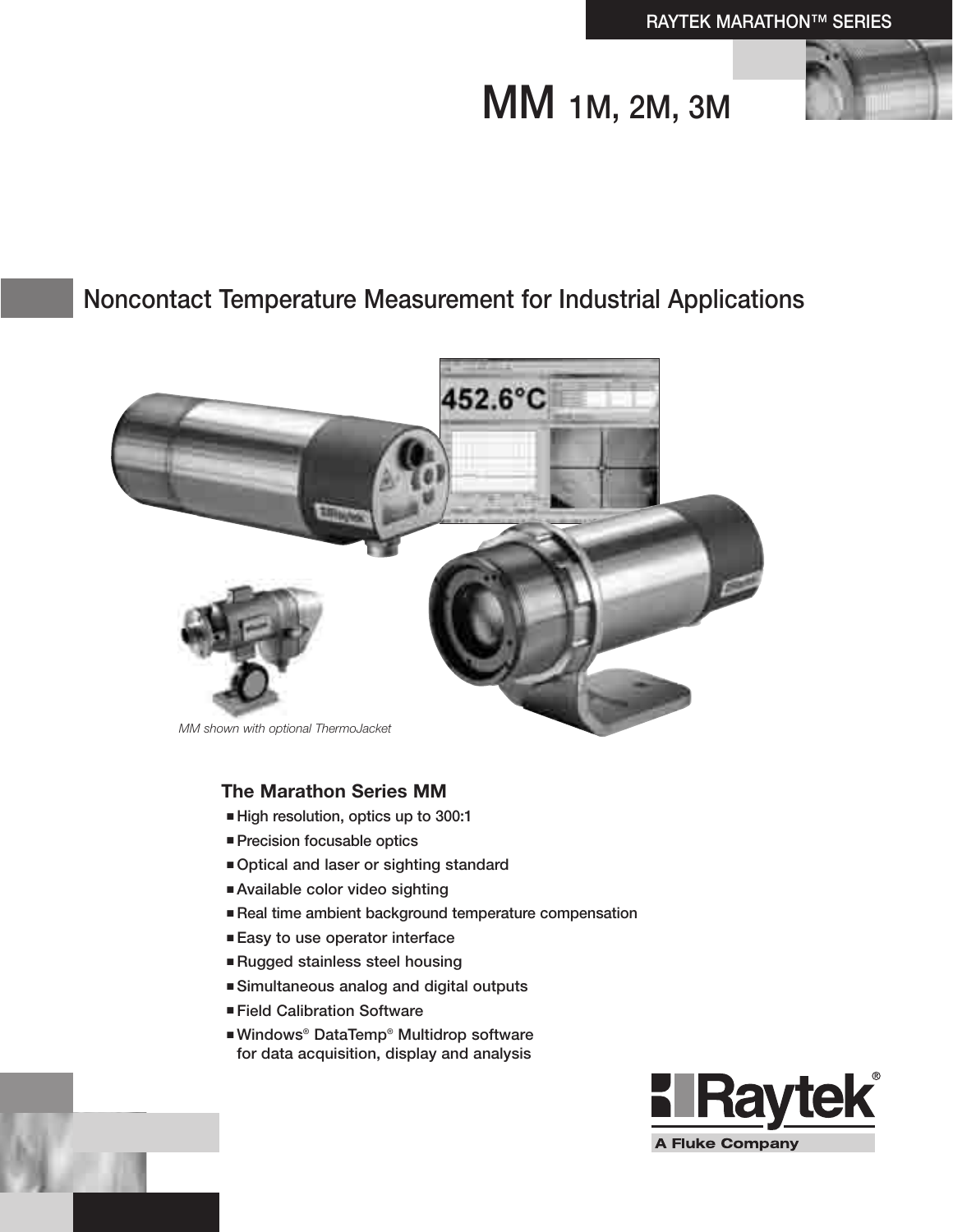thermometers provide superior accuracy in demanding industrial process applications. The MM features an advanced electrooptical design, digital electronics and an intuitive easy to use push button interface—all combined in a rugged, compact stainless steel housing. The sensor can be easily set up for stand alone operation or configured for a multi sensor network. All Marathon MM Series sensors feature both through-the-lens optical sighting and laser sighting for optimum sensor alignment and set-up. The MM is also available with optional video sighting.

All Marathon Series thermometers include bi-directional, RS-485 serial communications between the sensor (or a local area network of sensors) on the factory floor and a personal computer in the control room. This enables remote setup, monitoring, calibration, and maintenance, especially valuable for installation in hard-to-reach locations.

### **Highlights:**

- **Optional color video sighting**
- High resolution optics
- Precision focusable optics
- Rugged stainless steel housing
- Real time ambient background temperature compensation
- 3 different spectral responses to meet every demanding application
- Laser sighting in addition to through the lens optical sighting
- Measures from 100°C to 3000°C (212ºF to 5432ºF) depending on model
- Capture transient events as fast as 900µs
- Simultaneous analog and digital outputs
- Programmable relay output (dual-temperature setpoints or "fail-safe")
- Bi-directional RS485 communications
- Supports up to 32 Marathon Series sensors on a multipoint network
- Windows DataTemp Multidrop Software (NT4, Windows 2000, XP compatible)
- Field Calibration Software

## arathon™ MM infrared **Specifications**

| Model                                                     | Temperature<br>Ranges Response                                                                                                                            | Spectral<br>(95% response) | Response<br>Time | Optics <sup>(1)</sup> |
|-----------------------------------------------------------|-----------------------------------------------------------------------------------------------------------------------------------------------------------|----------------------------|------------------|-----------------------|
| 3ML                                                       | 100°C to 600°C<br>(212°F to 1112°F)                                                                                                                       | $2.3 \mu m$                | $20 \text{ ms}$  | 70:1                  |
| 2ML                                                       | 300°C to 1100°C<br>(572°F to 2012°F)                                                                                                                      | $1.6 \mu m$                | 2 ms             | 160:1                 |
| 2MH                                                       | 450°C to 2250°C<br>(842°F to 4082°F)                                                                                                                      | $1.6 \mu m$                | 2 ms             | 300:1                 |
| 1ML                                                       | 450°C to 1740°C<br>(842°F to 3164°F)                                                                                                                      | 1 $\mu$ m                  | 2 <sub>ms</sub>  | 160:1                 |
| 1MH                                                       | 650°C to 3000°C<br>(1202°F to 5432°F)                                                                                                                     | 1 µm                       | 2 ms             | 300:1                 |
| Accuracy <sup>(2)</sup>                                   | $1ML \pm (0.3\% \text{ of reading } + 1\degree \text{C})$<br>2ML $\pm$ (0.3% of reading + 2°C)<br>$3ML \pm (1\% \text{ of reading } + 1\degree \text{C})$ |                            |                  |                       |
| Repeatability                                             | $\pm$ (0.1% of reading + 1°C)                                                                                                                             |                            |                  |                       |
| Temperature<br>Resolution                                 | 0.1 °C on 4 – 20 mA output (up to 0.2 °C for 2MH and 1MH)                                                                                                 |                            |                  |                       |
| Emissivity                                                | 0.100 to 1.100, in 0.001 increments                                                                                                                       |                            |                  |                       |
| Signal<br>Processing                                      | Peak hold, valley hold, averaging, ambient background<br>temperature compensation                                                                         |                            |                  |                       |
| $(4)$ Means $\sim$ $\approx$ $\approx$ from $\sim$ $\sim$ |                                                                                                                                                           |                            |                  |                       |

(1) Measured @ focal distance

(2) Accuracy @ Ambient  $23^{\circ}$ C  $\pm$  5°C (73°F  $\pm$  9°F)

3ML ± 5ºC @ 100ºC-150ºC

### Electrical Specifications

| <b>Power Supply</b>                           | 24 VDC ± 20%, 500 mA                                                                                                                                                                                                                                                                 |  |
|-----------------------------------------------|--------------------------------------------------------------------------------------------------------------------------------------------------------------------------------------------------------------------------------------------------------------------------------------|--|
| Outputs<br>Analog                             | 0 - 20 mA, 4 - 20 mA, 14 bit resolution, max. current loop<br>impedance: 500 ohms.                                                                                                                                                                                                   |  |
| Digital RS-485                                | Networkable to 32 sensors, Baud rate: 300, 1200, 2400,<br>9600, 19200, 38400, 57600 (default), 115200. Data format:<br>8 bit, no parity, 1 stop bit, 4-wire mode (full-duplex) or 2-wire<br>mode (half duplex), selectable via control panel or software,<br>2-wire: max, 57600 Baud |  |
| Relay                                         | Contacts max. 48 V, 300 mA, response time $< 2$ ms,<br>(software programmable)                                                                                                                                                                                                       |  |
| <b>Display</b>                                | 5 digit backlit LCD display                                                                                                                                                                                                                                                          |  |
| <b>External Input</b><br><b>Input Voltage</b> | 0 to 5 VDC functions: trigger, ambient background temperature<br>compensation, or emissivity setting                                                                                                                                                                                 |  |

### Environmental Specifications

| <b>Environmental rating</b>                                                                             | NEMA-4 (IEC 529, IP 65)                                                                                                                                                                                                               |
|---------------------------------------------------------------------------------------------------------|---------------------------------------------------------------------------------------------------------------------------------------------------------------------------------------------------------------------------------------|
| EMI                                                                                                     | CE compliant to IEC 61326, performance criteria B                                                                                                                                                                                     |
| <b>Relative Humidity</b>                                                                                | 10% to 95% non-condensing                                                                                                                                                                                                             |
| Storage Temperature                                                                                     | -20 $\degree$ C to 70 $\degree$ C (-4 $\degree$ F to 158 $\degree$ F)                                                                                                                                                                 |
| Ambient Temperature<br>with video option<br>with air cooling<br>with water cooling<br>with Thermojacket | $5^{\circ}$ C to 65 $^{\circ}$ C (41 $^{\circ}$ F to 150 $^{\circ}$ F) without cooling<br>5°C to 55°C (41°F to 131°F)<br>10°C to 120°C (50°F to 250°F)<br>10°C to 175°C (50°F to 350°F)<br>water cooled 10°C to 315°C (50°F to 600°F) |
| Vibration                                                                                               | MIL-STD-810D (IEC 68-2-6) 2G's, 10 - 150 Hz, 3 axis                                                                                                                                                                                   |
| <b>Mechanical Shock</b>                                                                                 | MIL-STD-810D (IEC 68-2-27) 5G's,<br>11 ms duration, 3 axis                                                                                                                                                                            |
| Weight                                                                                                  | 0.7 kg (24.7 oz)                                                                                                                                                                                                                      |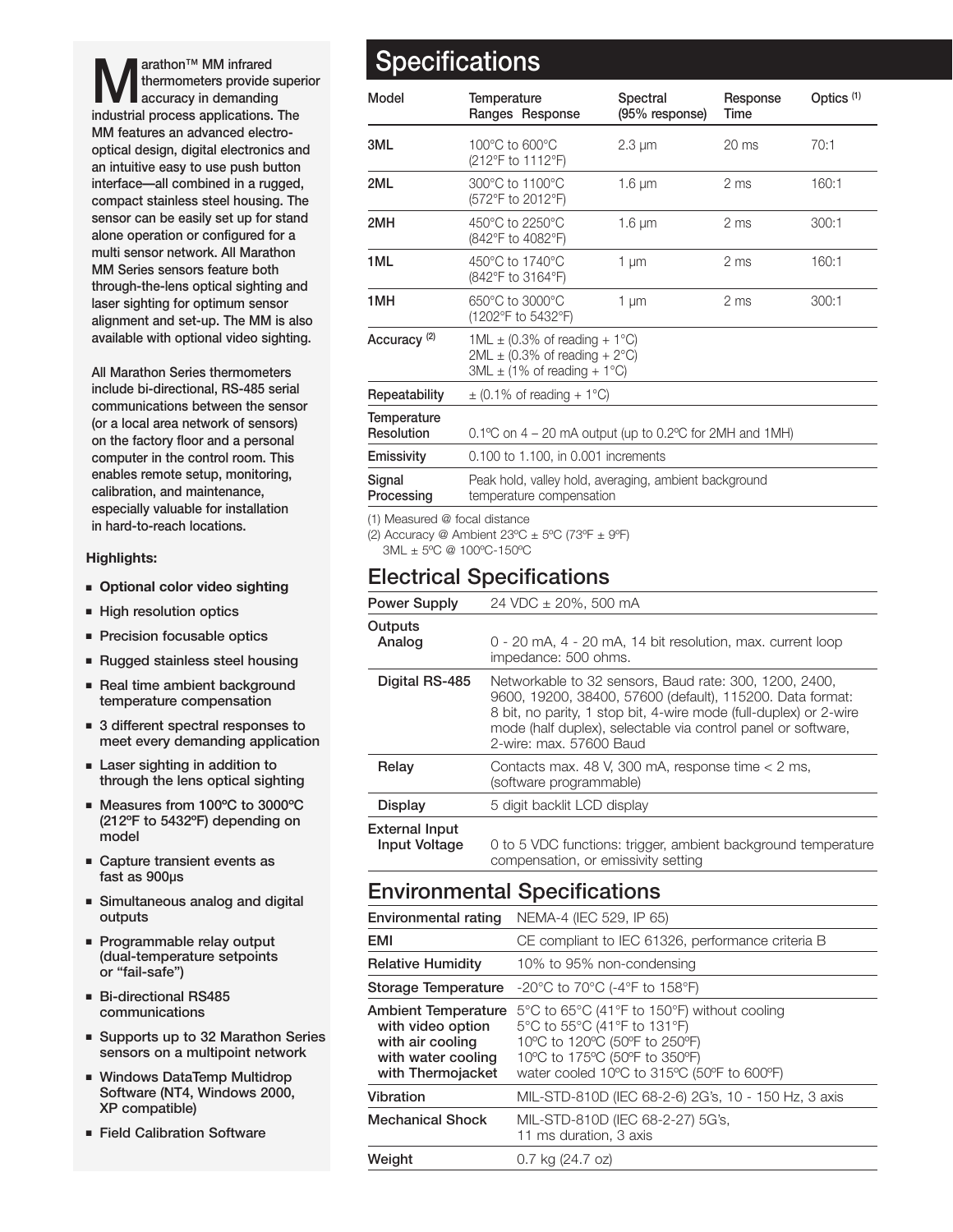# Easy to Use Interface



# Focusable Optics



1M, 2M, 3M D=300mm to 2 2m (11.8 inch to 7.2 feet)

# Physical Dimensions

#### MM Housing



#### MM with Air/Water Cooled Housing





*1M, 2M and 3M D:S ratio measured at 90% energy. Other focus options available.*